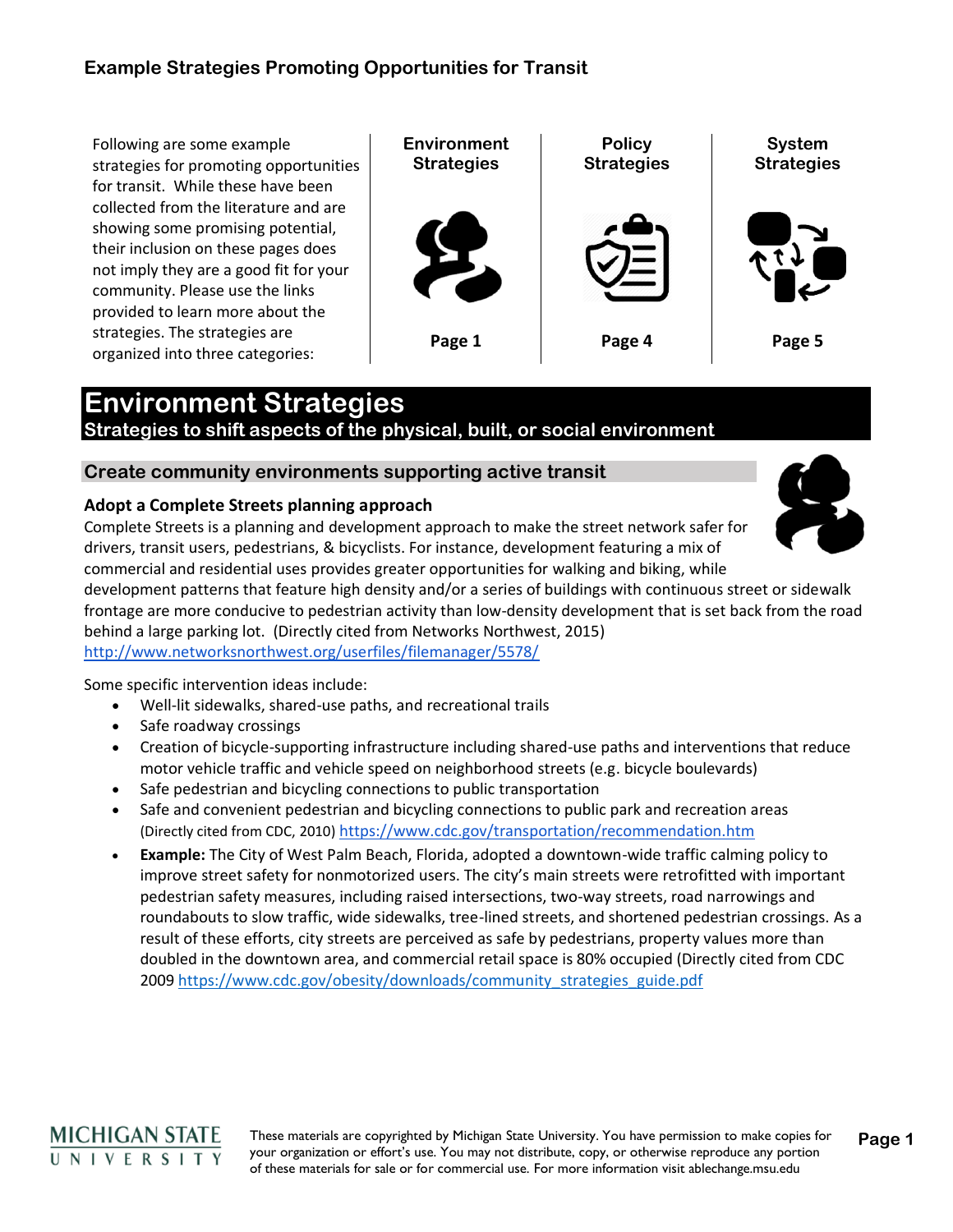## **Use "transit oriented" mixed-use development to locate housing next to jobs, services, shopping, and public transit**

Affordable housing shortages force many people to commute farther into the countryside where homes are cheaper. Use city planning, legislation, local and state financing incentives, and zoning processes to put higher density residential housing or mixed use development close to jobs, services, and shopping to promote active transit, lower transportation costs, and reduce traffic and congestion. (Networks Northwest, 2015 [http://www.networksnorthwest.org/userfiles/filemanager/5578/;](http://www.networksnorthwest.org/userfiles/filemanager/5578/) CDC, 2009 [https://www.cdc.gov/obesity/downloads/community\\_strategies\\_guide.pdf\)](https://www.cdc.gov/obesity/downloads/community_strategies_guide.pdf)

- **Example:** The Amtrak station in Emeryville, California, is an example of transit-oriented development (TOD) which focuses on creating compact growth around transit stops as a way to increase access to public transportation. EmoryStation incorporates a 550,000-square-foot mixed-use complex surrounding a regional commuter rail line station. The station complex includes 150 units of owner-occupied lofts and townhomes, a senior living housing project, office and commercial space, and plentiful above- and below- ground parking to accommodate commuters and residents (Directly cited from Parker & Arrington, 2002). [https://archive.org/stream/ERIC\\_ED507769/ERIC\\_ED507769\\_djvu.txt](https://archive.org/stream/ERIC_ED507769/ERIC_ED507769_djvu.txt)
- **Example**: The city of Richmond, California, attracted a national discount grocery store to an urban retail center with adjacent affordable housing by offering an attractive incentive package, which included land sold at a reduced cost to the developer; a Federal Urban Development Action Grant of \$3.5 million for commercial development; a zoning designation that provided tax incentives; assistance in negotiations with State regulatory agencies; improvements to surrounding sidewalks, streetscape, and traffic signals; and concessions on design standards (Directly cited from CDC, 2009). [https://www.cdc.gov/obesity/downloads/community\\_strategies\\_guide.pdf](https://www.cdc.gov/obesity/downloads/community_strategies_guide.pdf)

#### **Use public transit to connect high-poverty communities with job centers**

Many regions are prioritizing creating transit connectivity between concentrated areas of poverty and regional job centers (e.g., the Twin Cities, Boston, Denver, Sacramento, and the San Francisco metro areas are tying future transit investments to affordable housing zoning and production). (Rose and Miller, 2016) [http://www.policylink.org/sites/default/files/HCO\\_Web\\_Only.pdf](http://www.policylink.org/sites/default/files/HCO_Web_Only.pdf)

#### **Remove barriers to using public transportation**

Strategies can be used to remove barriers to accessing public transportation stations, bus stops, and city carshare locations.

• **Example:** Provide bicycle storage at point of departure locations. Improve sidewalks, crosswalks, paths, and bike lanes. Integrate safety measures such as well-lighted crosswalks and signal timing. Remove barriers to pedestrians and bicyclists on roads and intersections near public transportation stations and bus stops. Use traffic calming to control automobile traffic in particular areas (CDC, 2010, Litman, 2017). [https://www.cdc.gov/transportation/recommendation.htm;](https://www.cdc.gov/transportation/recommendation.htm) <http://www.vtpi.org/tranben.pdf?b81542c0?db0c3fd8>

#### **Fund "last mile" connections in underserved communities**

Strategic investments in sidewalks and bicycle facilities, particularly in low-income communities and communities of color, can provide needed travel options and "last-mile" connections to local or regional buses and trains that travel to employment centers. (Directly cited from Transportation for All, p. 4, 2016) <http://www.policylink.org/sites/default/files/Transportation-for-All-FINAL-05-10-16.pdf>

• **Example:** California's Active Transportation Program requires that at least 25 percent of state funding for sidewalks and bicycling paths goes to low-income communities. (Directly cited from Transportation for All, p. 4, 2016) [http://www.policylink.org/sites/default/files/Transportation-for-All-FINAL-05-10-](http://www.policylink.org/sites/default/files/Transportation-for-All-FINAL-05-10-16.pdf) [16.pdf](http://www.policylink.org/sites/default/files/Transportation-for-All-FINAL-05-10-16.pdf)



These materials are copyrighted by Michigan State University. You have permission to make copies for your organization or effort's use. You may not distribute, copy, or otherwise reproduce any portion of these materials for sale or for commercial use. For more information visit ablechange.msu.edu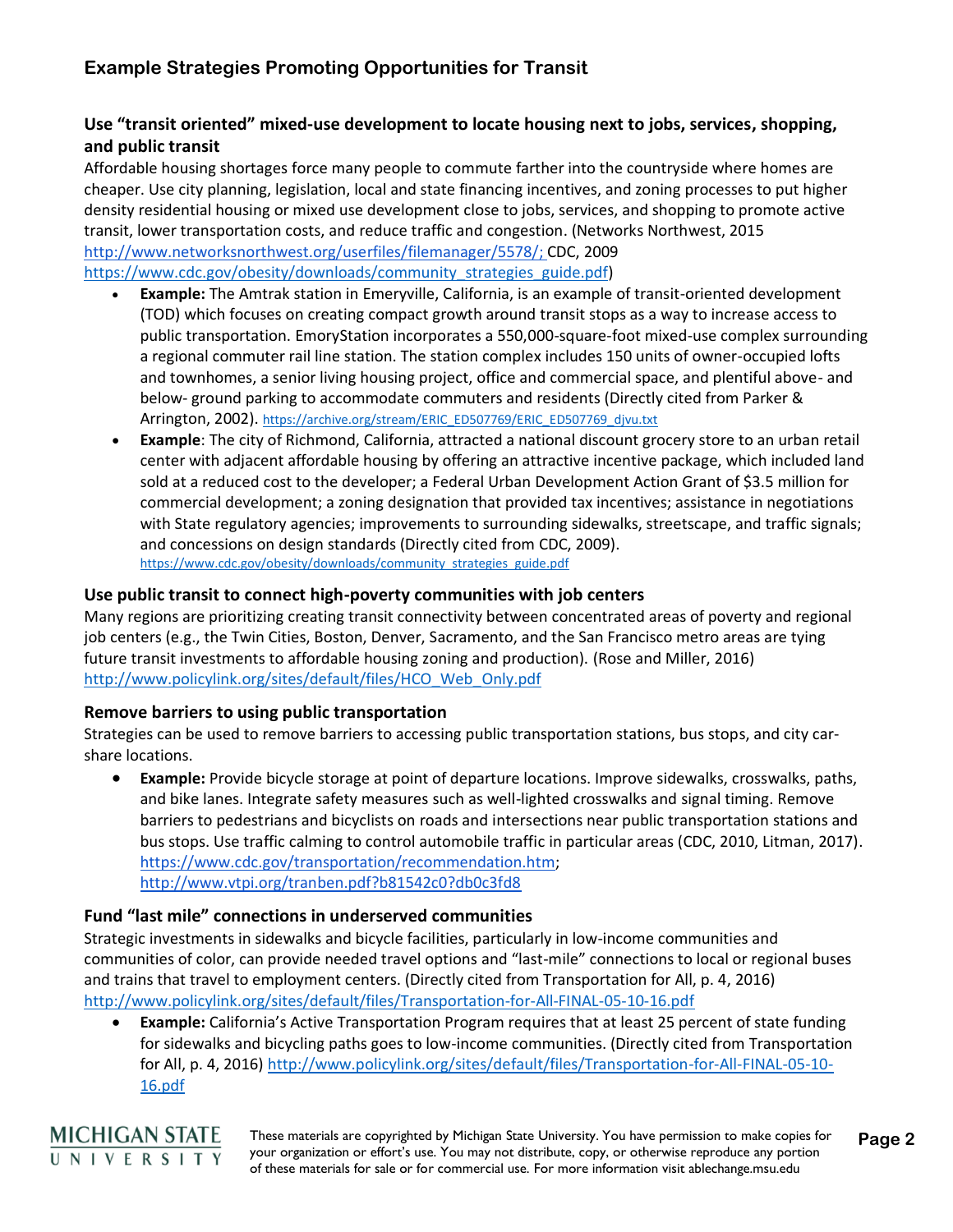#### **Create public bike-sharing systems**

Public bike-sharing systems put shared bicycles throughout an area that can be used for short and long distance trips, as well as to connect to other transit modes (e.g., bus). Individuals can access these bikes through a small fee or through membership in a bike-sharing organization. While the majority of North American bike-sharing operators charge for use, some community-based bike-sharing organizations do not. "By addressing the storage, maintenance, and secure parking aspects of bicycle ownership, bike-sharing encourages cycling among users who may not otherwise use bicycles." (Shaheen, 2014).[http://scholarworks.sjsu.edu/mti\\_publications/71/](http://scholarworks.sjsu.edu/mti_publications/71/)

#### **Create public car-sharing systems**

**MICHIGAN STATE** UNIVERSITY

Provide short-term rentable cars by the hour or day.

- **Example:** A car-sharing service was started in Ann Arbor, MI by General Motors. GM cars are available to rent by the hour or by the day in 21 parking lots across the city. [http://www.mlive.com/auto/index.ssf/2016/01/gm\\_launches\\_maven\\_car-sharing.html](http://www.mlive.com/auto/index.ssf/2016/01/gm_launches_maven_car-sharing.html)
- **Example**: Electric car share program was started in Sacramento public housing complexes. Program puts 2 cars at each complex which can be used for 3 hours or less. To access the car share program, people must live in one of three public housing complexes and register through the program. The program is paid for by a grant from California cap-and-trade funds, the Sacramento Housing and Redevelopment Agency, Mutual Housing California, the Sacramento Municipal Utility District, the city of Sacramento and Policy in Motion[. http://www.capradio.org/articles/2017/05/05/south-sacramento-residents-to-benefit](http://www.capradio.org/articles/2017/05/05/south-sacramento-residents-to-benefit-from-car-share-program/)[from-car-share-program/](http://www.capradio.org/articles/2017/05/05/south-sacramento-residents-to-benefit-from-car-share-program/)

#### **Provide safe routes to school infrastructure and incentives**

Safe routes to School (SRTS) is an approach that promotes walking and bicycling to school through infrastructure improvements, enforcement, tools, safety education and incentives to encourage walking and bicycling to school. Nationally, 10%-14% of car trips during morning rush hour are for school travel. SRTS initiatives improve safety and levels of physical activity for students. SRTS programs can be implemented by a department of transportation, metropolitan planning organization, local government, school district or even a school. Extensive resources are available through a national center, including an SRTS guide, parent surveys and student tallies and simple strategies such as the walking school bus that schools can use to support bicycling and walking. (Directly cited from Transportation Health Tool, 2015) [https://www.transportation.gov/mission/health/Safe-](https://www.transportation.gov/mission/health/Safe-Routes-to-School-Programs)[Routes-to-School-Programs](https://www.transportation.gov/mission/health/Safe-Routes-to-School-Programs)

#### **Locate schools within neighborhoods to promote walking and biking**

Locate schools within local community neighborhoods to encourage more students to walk and bike instead of taking the bus.

• **Example:** Milwaukee's *Neighborhood Schools* initiative built six new schools and revamped and expanded dilapidated schools located in and around community neighborhoods. The initiative's goal was to reduce the number of students bused to schools around the city and increase the number of students walking or biking to schools (National Center for Safe Routes to School, 2007). [https://www.cdc.gov/obesity/downloads/community\\_strategies\\_guide.pdf](https://www.cdc.gov/obesity/downloads/community_strategies_guide.pdf)

#### **Use "Road Diets" to create space for multi-function roads and sidewalks**

Road diets involve reducing the number of lanes on road segments in order to provide room for streetscape and multi-modal facilities, such as sidewalks, bike lanes, or transit stops, within the road right-of-way without causing future capacity concerns. This is especially true for road segments that have adjacent land-use patterns of commercial and residential development that can benefit from additional multi-modal facilities. Aesthetic improvements can also be implemented to improve the design of the corridor. (Directly cited from Networks Northwest, 2015)<http://www.networksnorthwest.org/userfiles/filemanager/5578/>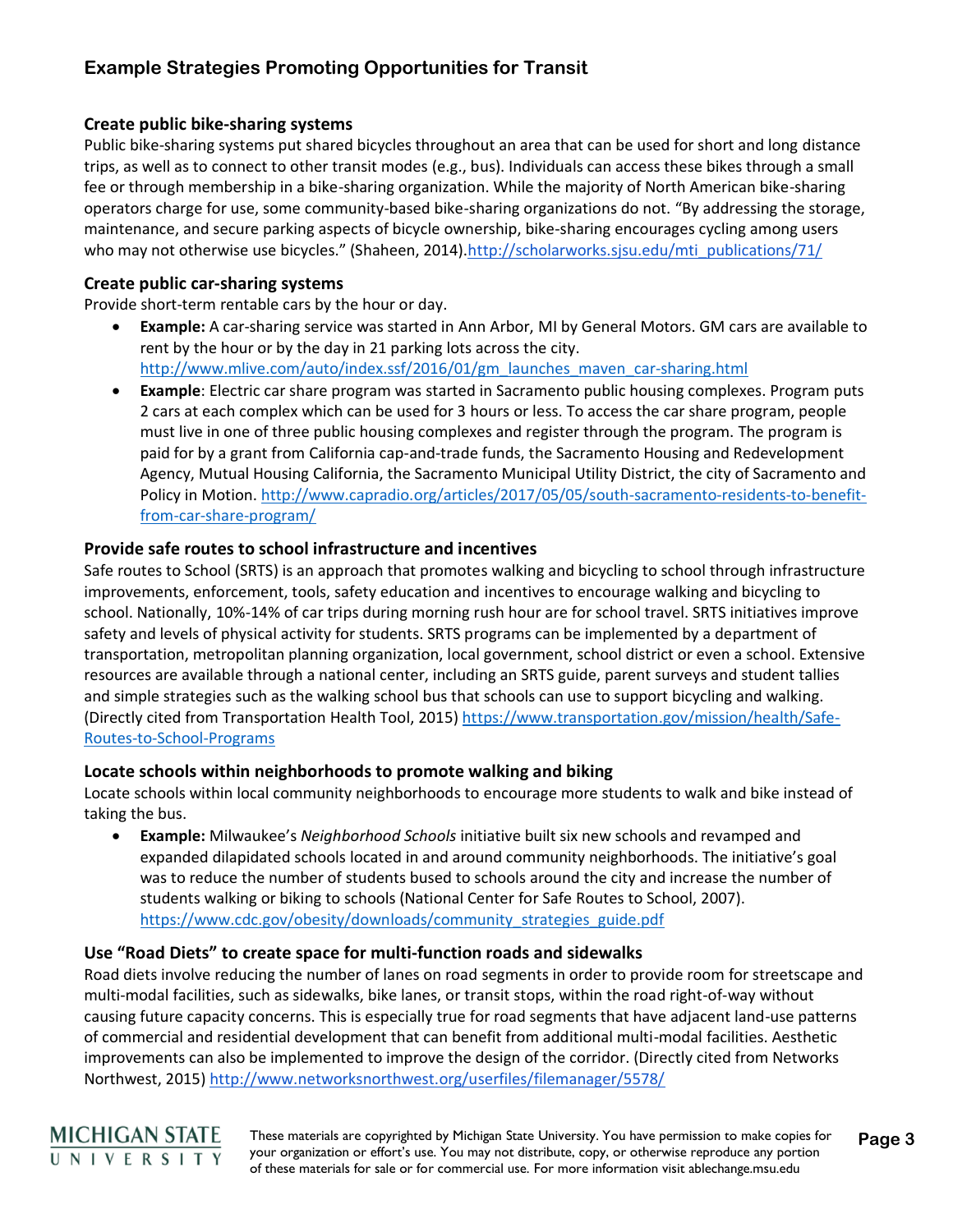# **Policy Strategies**

## **Strategies to shift policies, practices, or procedures**

**Create requirements and standards to promote opportunities for active living**

## **Require new development to include sidewalks and bike facilities**

Require new residential areas to have sidewalks that are at least 5 feet wide; Require sidewalks to be built for all developments (e.g., housing, schools, commercial); Require bike facilities (e.g.,

bike boulevards, bike lanes, bike ways, multi-use paths) to be built for all developments. (e.g., housing, schools, commercial)<http://mihealthtools.org/checklist/>

## **Shift local zoning codes to promote transit**

Change zoning codes to require pedestrian access to new buildings and increase the proximity of residential areas to such destinations as workplaces, schools, and areas for leisure and recreation to make them reachable safely by walking or bicycling. (Directly cited from Glickman 2012). <https://www.ncbi.nlm.nih.gov/pubmed/24830053>

## **Pass local policies to require use of Complete Streets Approach (see above for details).**

Pass local ordinances, executive orders, or city policies to require the use of a complete streets approach for local development. (Networks Northwest, 2016)

<http://www.networksnorthwest.org/userfiles/filemanager/5578/>

## **Use an "Equity in All Policies" approach to promote transit equity**

Align federal transportation performance measures and funding with equity-focused outcomes developed through a meaningful community engagement process. This can steer transportation investments toward greater economic inclusion for low-income people, communities of color, and people with disabilities. (Policy Link, 2016).<http://www.policylink.org/sites/default/files/Transportation-for-All-FINAL-05-10-16.pdf>

• **Example:** In the Seattle area, King County Metro Transit's strategic plan has 46 indicators prioritizing social equity, including wheelchair accessible bus stops, and ensuring low-income populations and communities of color are within a quarter-mile walk of a transit stop or a two-mile drive of a park-andride. (Policy Link, 2016) [http://www.policylink.org/sites/default/files/Transportation-for-All-FINAL-05-](http://www.policylink.org/sites/default/files/Transportation-for-All-FINAL-05-10-16.pdf) [10-16.pdf](http://www.policylink.org/sites/default/files/Transportation-for-All-FINAL-05-10-16.pdf)

## **Support grass-roots, resident-driven advocacy campaigns**

Support residents to approach local, state, or federal officials with information about needed shifts in community planning, budgeting, and infrastructure.

• **Example:** Michigan's Children Sandbox Party is the state's leading non-partisan grassroots advocacy network for children, youth and families. Their aim is to advance state policies, practices and investments that support health, development and learning from cradle to career. <http://www.michigansandboxparty.org/>



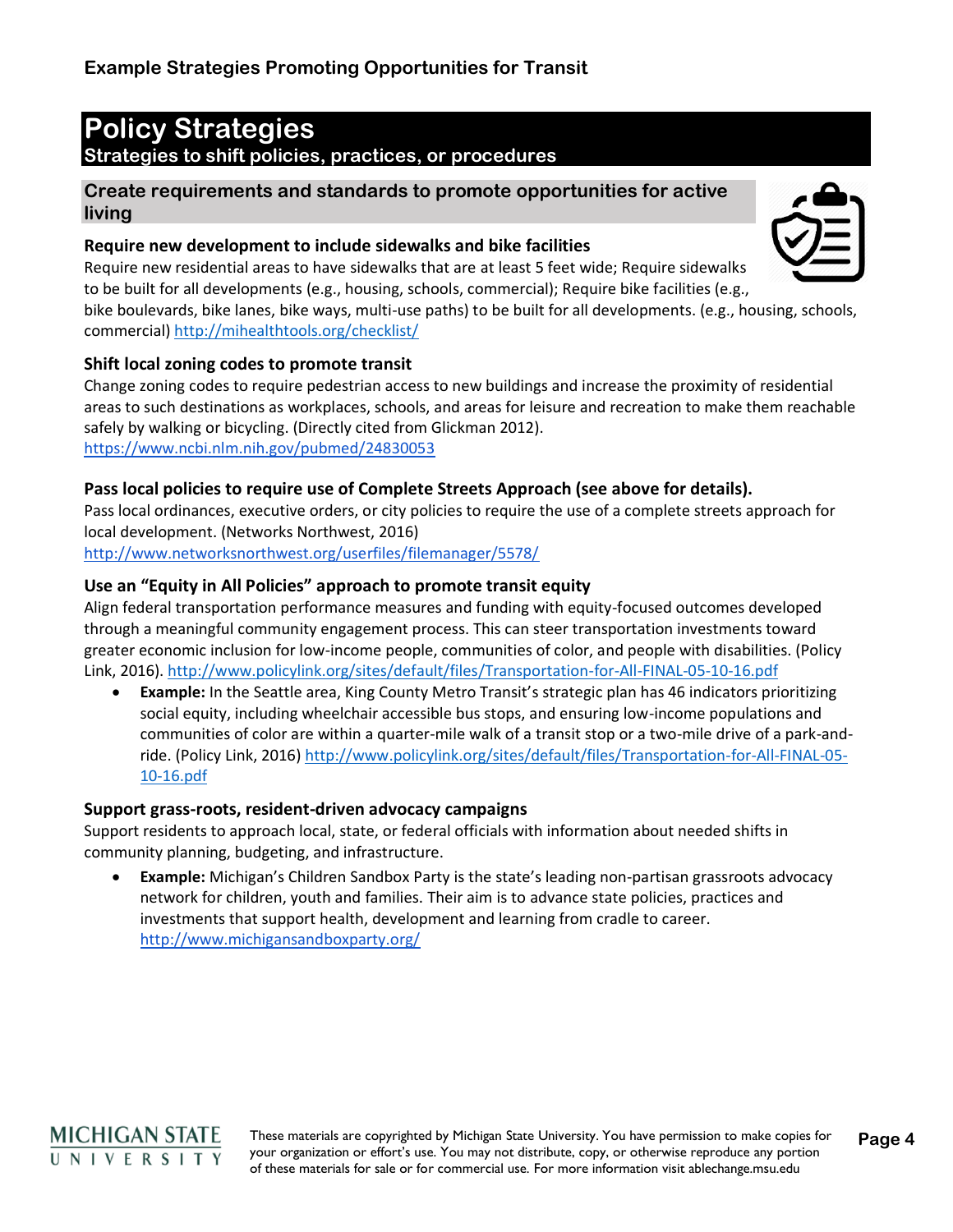#### **Expand eligibility policies to improve access to needed supports**

#### **Expand eligibility criteria for needed subsidized services and programs**

Expand eligibility criteria restricting access to services, or advocate for expansion of needed policies.

• **Example:** The eligibility for South Dakota's CHIP program was increased from 140% to 200% of the federal poverty level and significantly raised the number of children eligible for free or low-cost health coverage.

[www.childrensdefense.org/site/PageServer?pagename=childhealth\\_chip\\_whatsworking\\_frontier](http://www.childrensdefense.org/site/PageServer?pagename=childhealth_chip_whatsworking_frontier)

## **System Strategies**

**Strategies to shift aspects of the community system.**

| System Strategies address these key community system |
|------------------------------------------------------|
| characteristics:                                     |

| <b>Resources</b>   | Page 5  |
|--------------------|---------|
| <b>Connections</b> | Page 8  |
| <b>Components</b>  | Page 8  |
| Power              | Page 10 |

## **RESOURCES**

Human, financial, and social resources

**Leverage existing human resources to promote transit opportunities**

#### **Subsidize ridesharing services for low-income individuals without access to public transit**

Transit agencies use a portion of their federal formula funding to subsidize ridesharing or volunteer driving services for low-income residents and families with mobility challenges. The mobile technology developed by ridesharing companies like Uber and Lyft would allow a transit agency to set geographic boundaries, bundle multiple subsidized trips together, and process transactions at a fraction of the cost of traditional reimbursement programs. This strategy is especially important for rural communities where it is unrealistic to provide enough fixed route public transit services. (DeGood, 2016).

[https://www.americanprogress.org/issues/economy/reports/2016/04/27/135425/can-new-transportation](https://www.americanprogress.org/issues/economy/reports/2016/04/27/135425/can-new-transportation-technologies-improve-equity-and-access-to-opportunity/)[technologies-improve-equity-and-access-to-opportunity/](https://www.americanprogress.org/issues/economy/reports/2016/04/27/135425/can-new-transportation-technologies-improve-equity-and-access-to-opportunity/)

- **Example:** The "Transportation reimbursement Incentive Program" (TRIP) in Riverside County California provides reimbursement for friends and neighbors to transport older adults and persons with disabilities without access to public transit to medical visits and other approved trips. It is funded by partnership between the independent living partnership, Riverside county transportation Commission, the riverside county office in Aging, foundations and participating communities.
	- $\circ$  Passengers are enabled to choose and recruit their own volunteer drivers from friends and neighbors they know and trust
	- o Volunteer drivers receive mileage reimbursement payments
	- $\circ$  Rides are scheduled by passengers and volunteer drivers, as mutually convenient
	- o Transportation is provided in personal volunteer driver's vehicles
	- $\circ$  24/7 transportation is available, as agreeable between riders and volunteers



These materials are copyrighted by Michigan State University. You have permission to make copies for your organization or effort's use. You may not distribute, copy, or otherwise reproduce any portion of these materials for sale or for commercial use. For more information visit ablechange.msu.edu **Page 5**



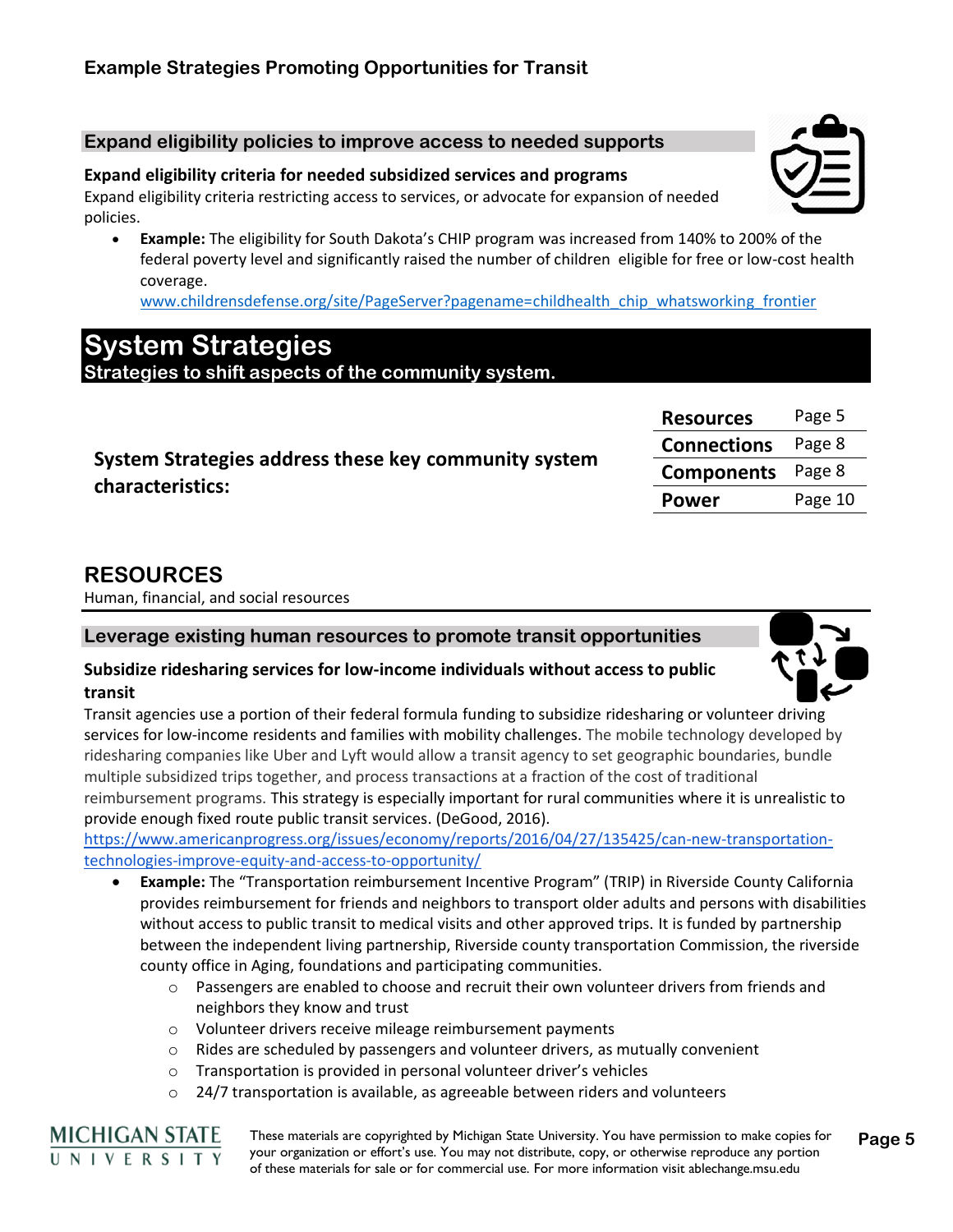- $\circ$  Travel can be provided to other cities or even outside the county, if needed
- o Rides are free to passengers.

Each month, more than 10,000 trips are provided for Riverside County residents who would not have been able to travel to access needed services or for quality of life purposes. In 2009, TRIP was named by The Beverly Foundation as "the best volunteer driver model in the nation". Also received 2012 STAR AWARD for Excellence. (Directly cited from Independent Living Partnership) [http://ilpconnect.org/trip](http://ilpconnect.org/trip-riverside/)[riverside/](http://ilpconnect.org/trip-riverside/)

#### **Leverage volunteers to maintain non-motorized trails**

Individuals, scouting groups, and other service organizations often collaborate with communities to address specific maintenance or improvement needs for trails or other non-motorized pathways. Other communities work with their sheriff's departments to obtain assistance from jail crews to perform some maintenance and improvement activities. (Networks Northwest, 2015)

[http://www.networksnorthwest.org/userfiles/filemanager/5578/\)](http://www.networksnorthwest.org/userfiles/filemanager/5578/)

#### **Re-allocate financial resources to promote transit opportunities**

#### **Use funds from emission reduction policies to fund affordable housing near public transit**

Some states have put carbon emission policies in place that require drivers to pay a fee for high emission vehicles. These fees are then reinvested into efforts to promote active transit and affordable housing.

• **Example:** The California Sustainable Communities program set into motion a suite of laws to address carbon emission reduction in 2006 (AB32—carbon emission reductions), in 2008 (SB375—integrated regional planning of housing and transportation), and in 2012 (SB535—cap and trade that capped emissions and charged polluters). Now in its second year, the cap and trade fund has generated \$2.2 billion, and is expected to generate as much as \$16 billion through 2020. Funds are used to invest in affordable housing near transit. (Rose & Miller, 2016)

[http://www.policylink.org/sites/default/files/HCO\\_Web\\_Only.pdf](http://www.policylink.org/sites/default/files/HCO_Web_Only.pdf)

#### **Reallocate state, regional, and local funding to expand public transportation**

Explore opportunities to increase funding to strengthen the positive health impacts associated with expanded public transportation options. For example:

- Encourage funding decisions that strengthen public transportation
- Encourage states to increase investments in public transportation, congestion relief, air quality improvements, and other options, and to remove barriers to use of gas tax revenues for public transportation and bicycle-pedestrian improvements
- Give state, regional, and local governments more flexibility to choose from transportation funding categories to meet local transportation needs
- Explore the extent to which program requirements and resources can be made to be more comparable for public transportation, highways, non-motorized and rail travel alternatives to encourage investments in all modes of transportation

(Directly cited from CDC, 2010)<https://www.cdc.gov/transportation/recommendation.htm>

#### **Use local, state, and federal funding sources for non-motorized transit options**

A number of opportunities exist to fund new non-motorized transportation improvements, including local funding sources such as mileages, bonds, or community endowments. Grants, however, typically finance the majority of new non-motorized facilities; and many are provided by state and federal agencies. Bicycle and pedestrian projects are broadly eligible for most federal surface transportation funding categories, including federal aid, highway, transit, safety, and other programs. (Directly cited from Networks Northwest, 2015)

[http://www.networksnorthwest.org/userfiles/filemanager/5578/\)](http://www.networksnorthwest.org/userfiles/filemanager/5578/)



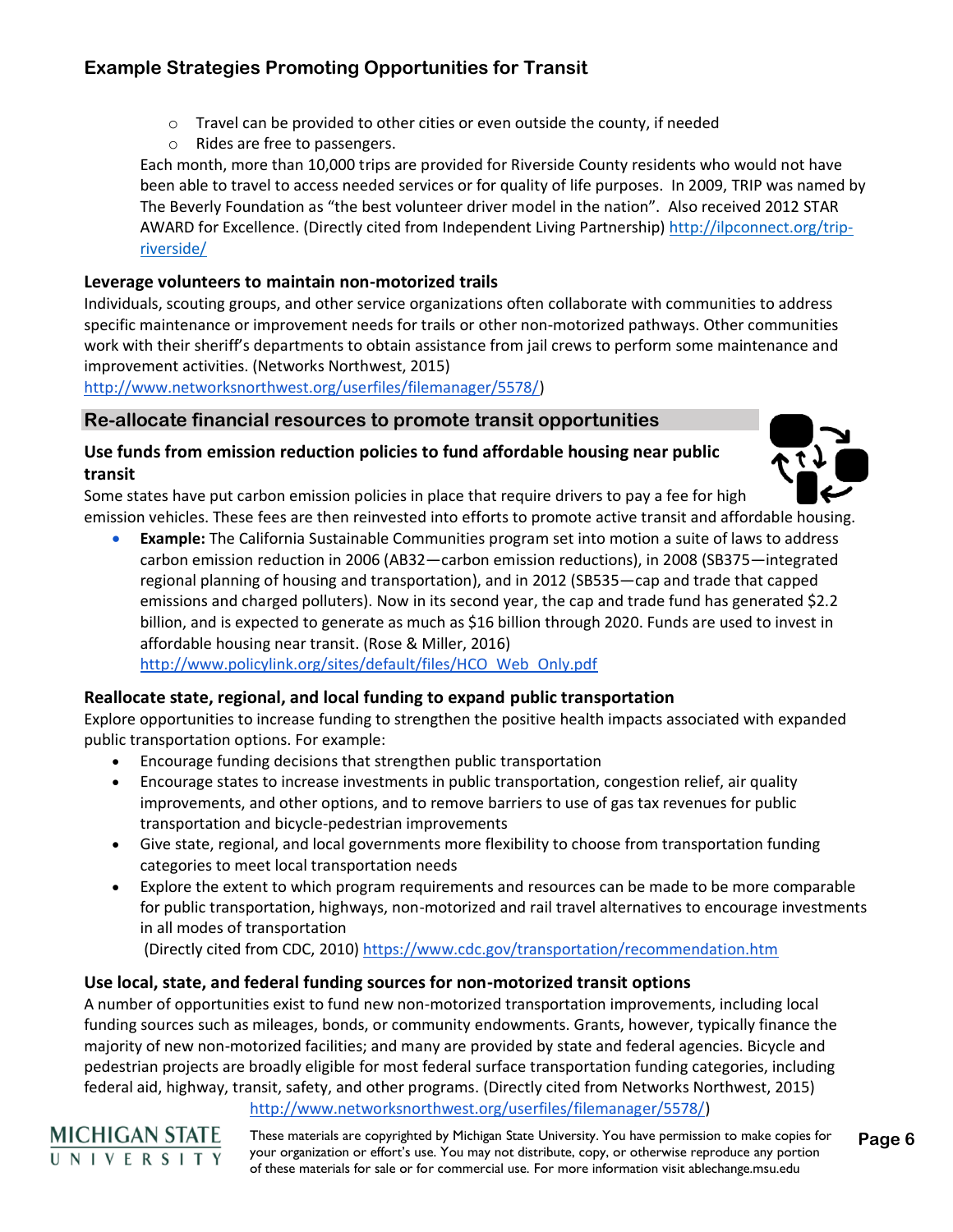• **Example**: In May 2005, Boulder, Colorado, was awarded Gold status as a Bicycle-Friendly Community by the League of American Bicyclists. The city committed 15% of its annual transportation budget, \$3.1 million, toward bicycle enhancement and maintenance activities. More than 95% of Boulder's arterial streets have bicycle facilities and all local and regional buses are equipped with bike racks. In addition, Boulder has created an online bike routing system that provides cyclists a direct and safe bike route to travel within city limits. (Directly cited from CDC 2009) [https://www.cdc.gov/obesity/downloads/community\\_strategies\\_guide.pdf](https://www.cdc.gov/obesity/downloads/community_strategies_guide.pdf)

## **Leverage private sector support and public-private partnerships**

These partnerships can expand the array of available services, programs, and supports.

• **Example**: The Illinois Facilities Fund is a community lender that provides low-interest loans and technical assistance to non-profits for facility renovation and construction. Public- and private-sector resources and expertise combine to support capital improvements.<http://www.iff.org/>

#### **Build people's knowledge and skills to utilize needed services and supports**

#### **Offer capacity-building to increase people's skills and confidence in using public transit**



Travel training programs help people become comfortable using transit services by improving their knowledge of routes, stop locations, fares, and other aspects of fixed route bus service. Travel training can include live demonstrations of how to board the bus, pay, and navigate transit schedules and other information such as web based resources and mobile apps. Many communities around the nation have developed successful travel training programs through partnerships between human service agencies and transit providers. Trainings may be conducted at convenient locations such as senior centers or during events attended by target populations. (Directly cited from Networks Northwest, 2015)

http://www.networksnorthwest.org/userfiles/filemanager/5578/)

#### **Use branding and technology to increase public awareness of available transit options**

Transit partners can help to raise awareness of service opportunities by implementing region-wide unified branding and messaging on websites, hard copy materials, buses, bus stops and advertising. Improved communications technology can help residents plan trips while improving the ability of transit providers to maximize services and efficiency. (Networks Northwest, 2015)

[http://www.networksnorthwest.org/userfiles/filemanager/5578/\)](http://www.networksnorthwest.org/userfiles/filemanager/5578/) Given adequate resources, marketing programs can often increase use of alternative modes by 10-25% and reduce automobile use by 5-15%. About a third of the reduced automobile trips typically shift to public transit. (Litman, 2017). <http://www.vtpi.org/tranben.pdf?b81542c0?db0c3fd8>

#### **Include information into regular mailings reaching residents**

Talk with local businesses or organizations to embed key information about available services or targeted changes into regular communications such as gas bills, school report cards, and newsletters.

#### **Promote System Responsiveness**

#### **Understand resident input about outreach language and how to best reach them with information**

Gather input through direct service interactions, advisory boards, etc. Resident input can ensure outreach information is easy to understand (no jargon) and reaches residents through preferred channels (e.g., social media, direct touches, mail, texts/phone, etc.).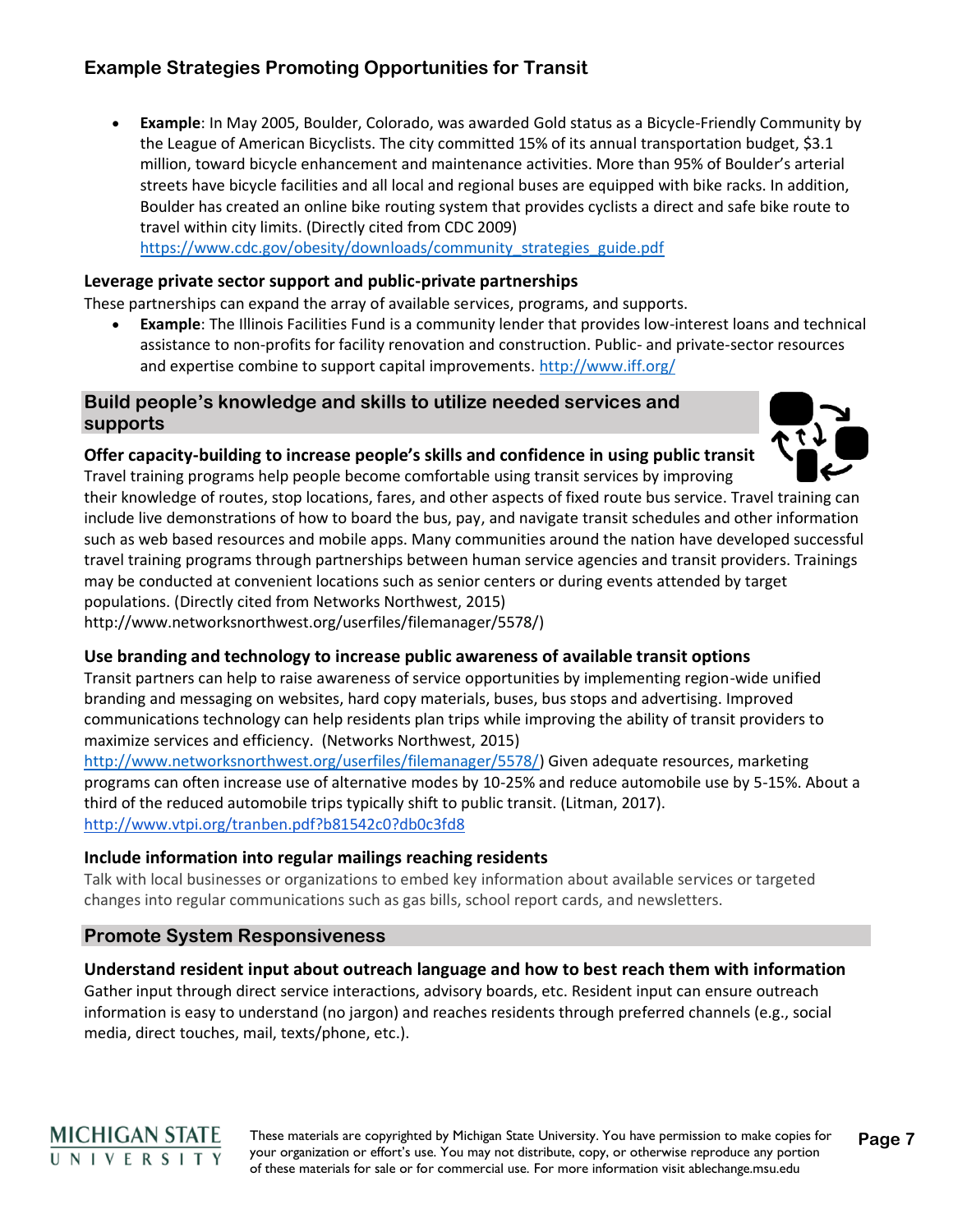## **CONNECTIONS**

Relationships and exchanges between people and organizations

#### **Coordinate and align services and programs**

#### **Coordinate public transit services and fares across regional systems**

Consider coordinated routes and fare structures between counties to help residents efficiently reach important services in nearby communities. Work with non-public transportation providers

and other transit providers, such as Indian Trails, Amtrak, or private transportation services, to create additional opportunities to offer new or enhanced services. Coordinating with different community partners, such as human service providers, can also help transit providers achieve efficiencies and enhance services. Human service agencies can help to expand services or capacity by contributing funds to meet the whole community's needs. (Directly cited from Networks Northwest, 2015)

<http://www.networksnorthwest.org/userfiles/filemanager/5578/>

#### **Align core priorities and curriculum elements across settings and programs**

Ensure programs focused on similar outcomes (e.g., health, education, financial security) have aligned curriculum, practices, and terms.

• **Example**: At McFerran Elementary School in Louisville, Kentucky, pre-K teachers spend the first week of every school year helping to teach kindergarten. This reminds them which skills children need by the end of pre-K. In addition, the pre-K center at McFerran uses a curriculum created by the district and connected to state standards for what students should know at fourth. [grade.www.jefferson.k12.ky.us/Schools/Elementary/McFerran.html](http://grade.www.jefferson.k12.ky.us/Schools/Elementary/McFerran.html)

#### **Create a shared consent form**

This strategy gives families the opportunity to give consent to information sharing across organizations given current policies such as HIPAA and FERPA.

#### **Develop integrated electronic information systems/software**

These systems make client information accessible to multiple organizations based on residents' consent.

• **Example:** Healthy Beginnings out of Palm Beach, Florida, includes an integrated data system that tracks individual children as they move between providers in the service delivery network. [http://www.bridgespan.org/getattachment/feb8d3d3-042c-4a7b-a828-3b5bda8283a9/Achieving-](http://www.bridgespan.org/getattachment/feb8d3d3-042c-4a7b-a828-3b5bda8283a9/Achieving-Kindergarten-Readiness-for-All-Our-Child.aspx)[Kindergarten-Readiness-for-All-Our-Child.aspx](http://www.bridgespan.org/getattachment/feb8d3d3-042c-4a7b-a828-3b5bda8283a9/Achieving-Kindergarten-Readiness-for-All-Our-Child.aspx)

## **COMPONENTS**

Range, quality, effectiveness, and accessibility of services, supports, and opportunities

#### **Design programs to meet local needs and preferences**

## **Engage residents as partners in designing programming**

This will ensure programming meets their needs, fits with their cultural traditions and preferences, and includes user-friendly experiences and processes. For example, create a parent advisory board to give input and feedback on local service design decisions (can be used by one or more organizations across a community), or gather input through direct service touches.

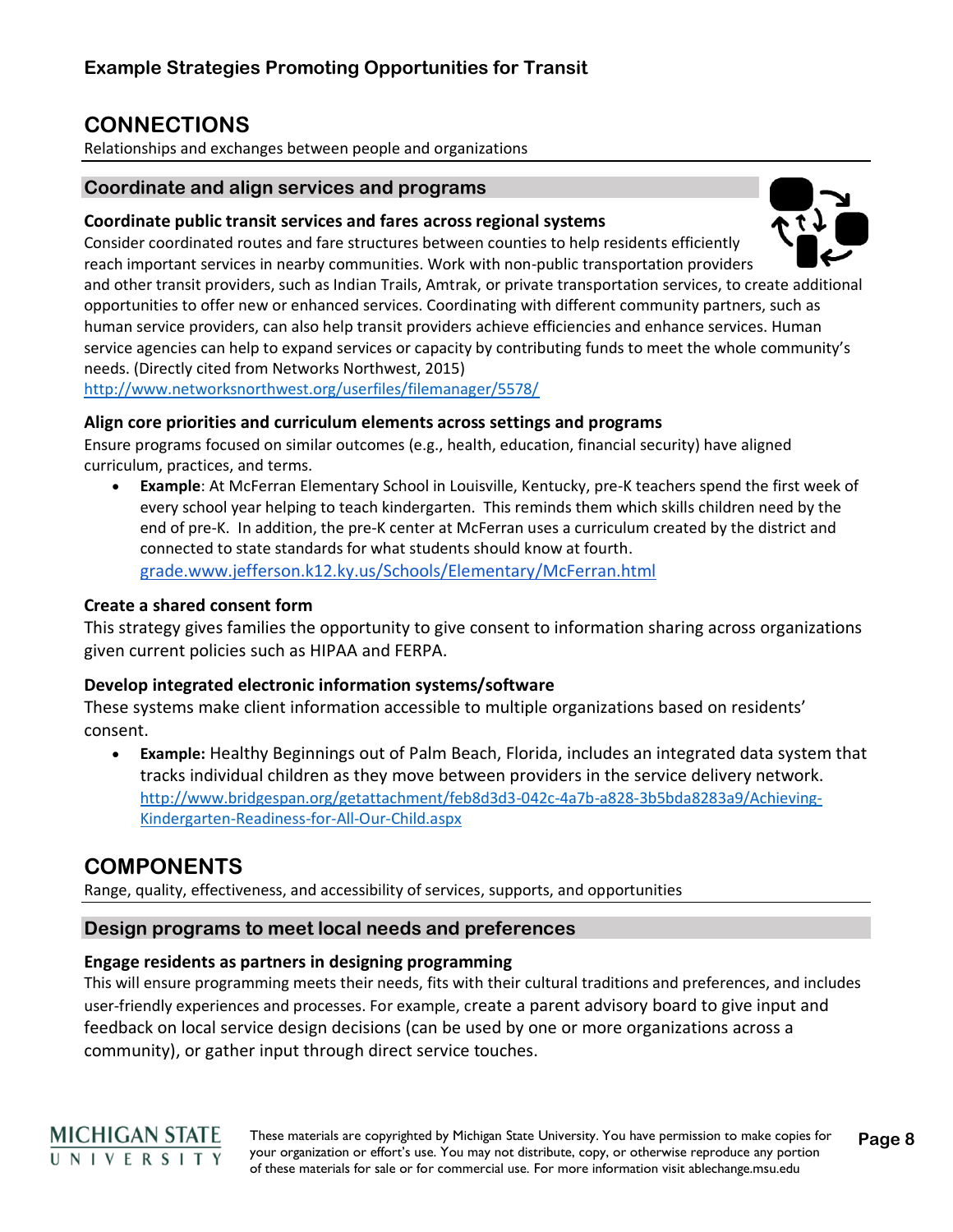#### **Hire staff representing the demographics of targeted families**

Align staff recruitment efforts with this goal through outreach to members of professional affinity groups and specific cultural networks.

#### **Offer programming and supports at accessible times and locations**

#### **Co-locate multiple cross-sector providers or programs in same space**

For example, locate: programing in neighborhood settings (e.g., churches, schools); a DHS worker within the schools; mental health providers in physician offices. Engage residents in identifying the best locations for these programs and providers.

- **Example:** A high school in North Carolina has partnered with local organizations to provide a resources pantry where high school students in need can anonymously access basic resources like food, hygienic products, school supplies, and clothing. [http://www.wral.com/new-food-pantry-at-raleigh-high-school](http://www.wral.com/new-food-pantry-at-raleigh-high-school-serves-hungry-students/16093484/)[serves-hungry-students/16093484/](http://www.wral.com/new-food-pantry-at-raleigh-high-school-serves-hungry-students/16093484/)
- **Example:** The Center for Family Life in Sunset Park, Brooklyn (New York), is the community nucleus for immigrant families who need help overcoming cultural, economic, and language barriers to help their children succeed in school. The hub provides intensive individual, family, and group counseling, neighborhood-based foster care, and emergency services such as crisis intervention, food, and clothing. Networking extends to the police, churches, and elected officials. [www.cflsp.org](http://www.cflsp.org/)

#### **Have providers deliver bundled services, products, or opportunities**

This helps to reduce the number of service visits residents need to make and to simultaneously meet multiple needs.

• **Example** For example, the Santa Clara County Public Health Department awarded mini-grants to community-based organizations to provide bundled tobacco cessation services to populations at high risk for tobacco use. These grants allowed cessation counseling, referrals, and nicotine replacement therapy offered on site in places like health care clinics, mental health facilities, and college campuses. <https://www.sccgov.org/sites/sccphd/en-us/healthproviders/tobaccoprevention/Pages/default.aspx>

#### **Offer opportunities, supports, or services during existing gathering times**

Offer time-limited resources, supports, and services (e.g., flu shots) during parent-teacher conferences, family nights, and other events where families naturally gather.

#### **Simplify enrollment processes to improve accessibility**

#### **Simplify application processes to make it easier to enroll in programs**

For example, create a common application or common intake hub, reduce the number of intake step involved in the enrollment process, or develop intake applications as a phone app

• **Example:** South Dakota simplified its CHIP and Medicaid application process by issuing a single card for both. [www.childrensdefense.org/site/PageServer?pagename=childhealth\\_chip\\_whatsworking\\_frontier](http://www.childrensdefense.org/site/PageServer?pagename=childhealth_chip_whatsworking_frontier)

#### **Create automatic enrollment processes**

**MICHIGAN STATE** UNIVERSITY

These automatic processes for recurring services to simplify the process and reduce potential gaps in services.

#### **Leverage school-wide enrollment processes**

This can make it easy for families to sign up for multiple supports or services.

#### **Have volunteers help families fill out enrollment paperwork.**

This is particularly important for families with low literacy levels or who speak multiple languages.

These materials are copyrighted by Michigan State University. You have permission to make copies for your organization or effort's use. You may not distribute, copy, or otherwise reproduce any portion of these materials for sale or for commercial use. For more information visit ablechange.msu.edu **Page 9**